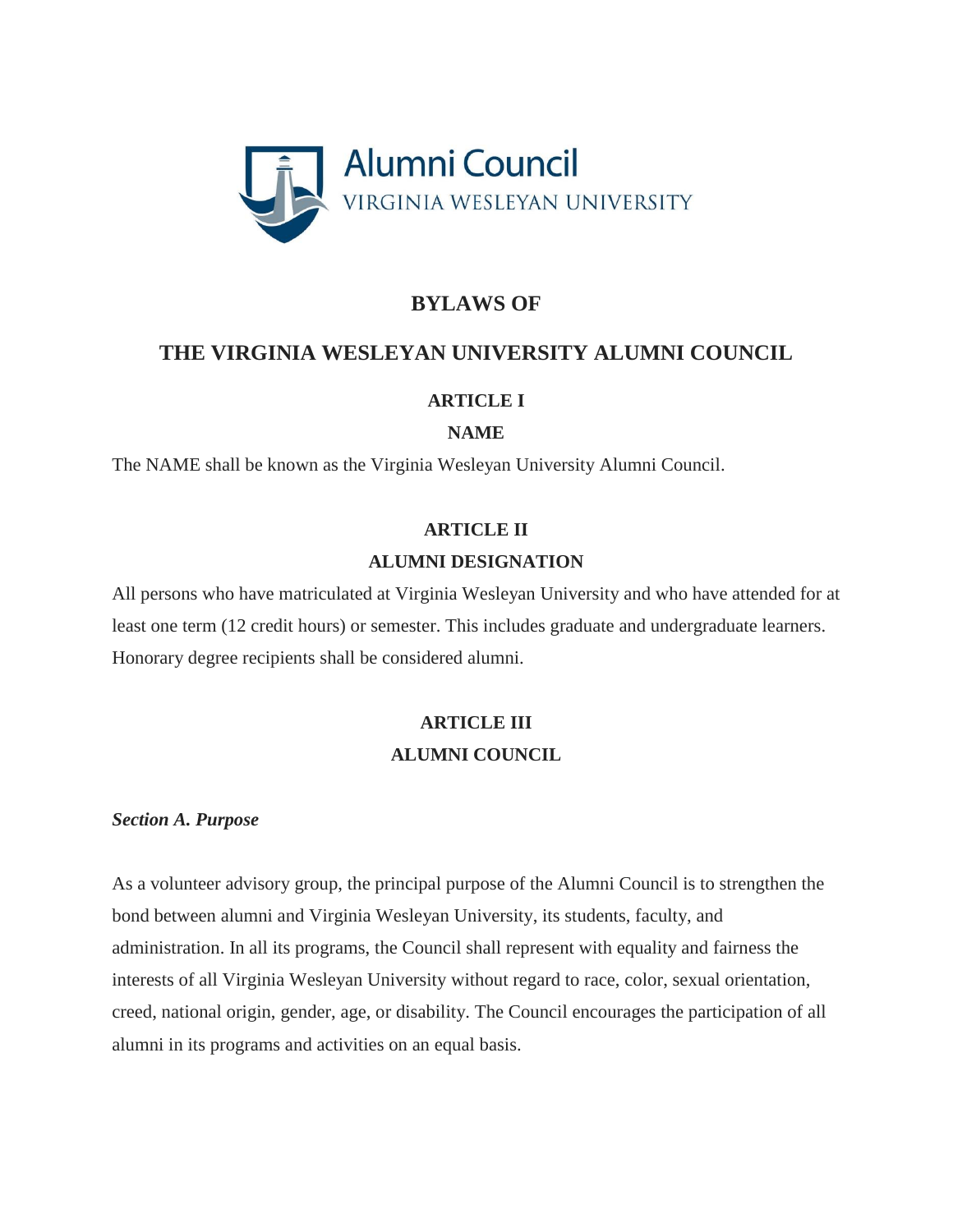#### *Section B. Qualification and Selection*

B.1 There shall be no less than 15 and no more than 30 members on the Alumni Council.

B.2 Members of the Alumni Council shall be selected in such a manner to ensure that the Council shall be broadly representative of the interests of all alumni.

B.3 Members of the Alumni Council must read, sign, and adhere to expectations set forth in the General Roles and Responsibilities of an Alumni Council member.

B.4 Prospective Alumni Council members shall be nominated by the Nomination and Awards Committee. Nominations for Alumni Council shall be received by the Office of Alumni and Parent Relations and vetted by the Executive Director of Alumni Relations. Those elected to the Council shall serve three-year terms. Each term shall begin on July 1. Each term shall end on June 30. Council members shall serve no more than two consecutive terms. A former member is eligible for nomination and election to the Council after one year as a non-member.

### *Section C. Vacancies*

Any vacancy or vacancies on the Alumni Council for an uncompleted term may be filled by appointment from the Nomination and Awards Committee. Each person so elected shall serve for the balance of the unexpired term and can serve for up to two subsequent terms. Such election shall be presented for ratification to the Council at the next regularly scheduled meeting(s).

#### *Section D. Meetings and Notice of Meetings*

D.1 Regular or general meetings of the Alumni Council shall be held three times per year including one to be scheduled in fall and one in spring.

D.2 Special meetings of the Council may be called by the President of the University, Executive Director of Alumni Relations, or Chair of the Alumni Council after consultation with the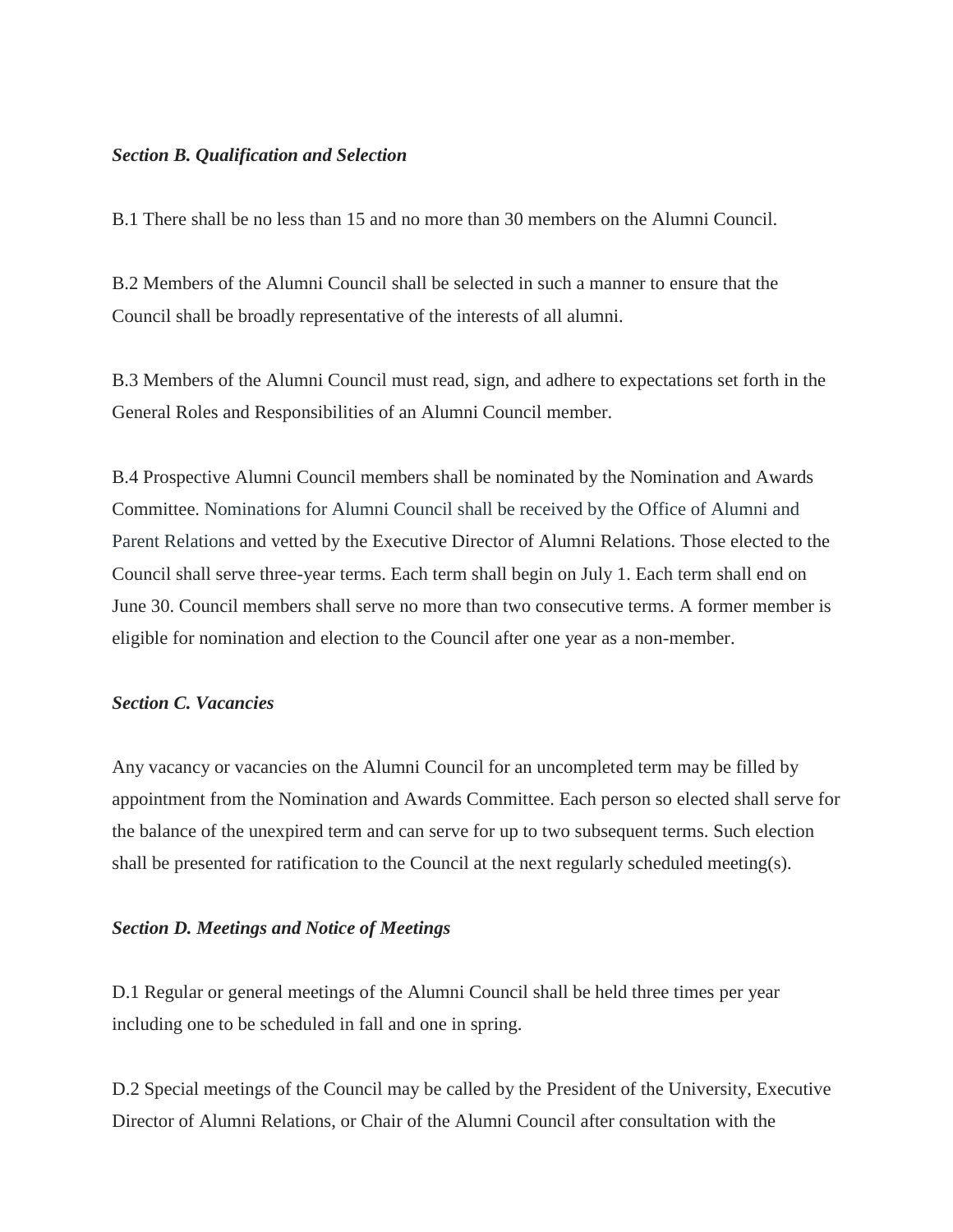President and Executive Director. The Vice President for Advancement may act on behalf of the President in his/her absence. Notice of each special meeting shall be communicated by the Executive Director of Alumni Relations to each Council member at least 10 working days prior to the date of such special meeting. Such notice shall state the time, place, and purpose of the meeting.

#### *Section E. Quorum and Manner of Acting*

E.1 Fifty percent of the members of the Council shall be present at each meeting to constitute a quorum. The President of the University and Executive Director of Alumni Relations serve ex officio with vote. Each member shall be entitled to one vote. Motions shall be carried when approved by a majority of those voting.

E.2 Effective May 2017, participation by electronic means represents each member as "in attendance". Therefore, no proxy voting is permitted.

E.3 Roberts Rules of Order shall govern the conduct of meetings.

### *Section F. Termination*

Any Council member unable to attend two consecutive regular/general Alumni Council meetings shall have forfeited their membership on the Alumni Council. Such absences may only be approved by the President of the University, Executive Director of Alumni Relations, and Chair of the Alumni Council by majority agreement of the three.

#### **ARTICLE IV**

### **EXECUTIVE DIRECTOR OF ALUMNI RELATIONS**

The Executive Director of Alumni Relations, appointed by the President of Virginia Wesleyan University, shall be an ex officio member of the Executive Committee and of all other standing committees. The Executive Director of Alumni Relations shall be responsible for leading communications between the Council and the University and within the Council.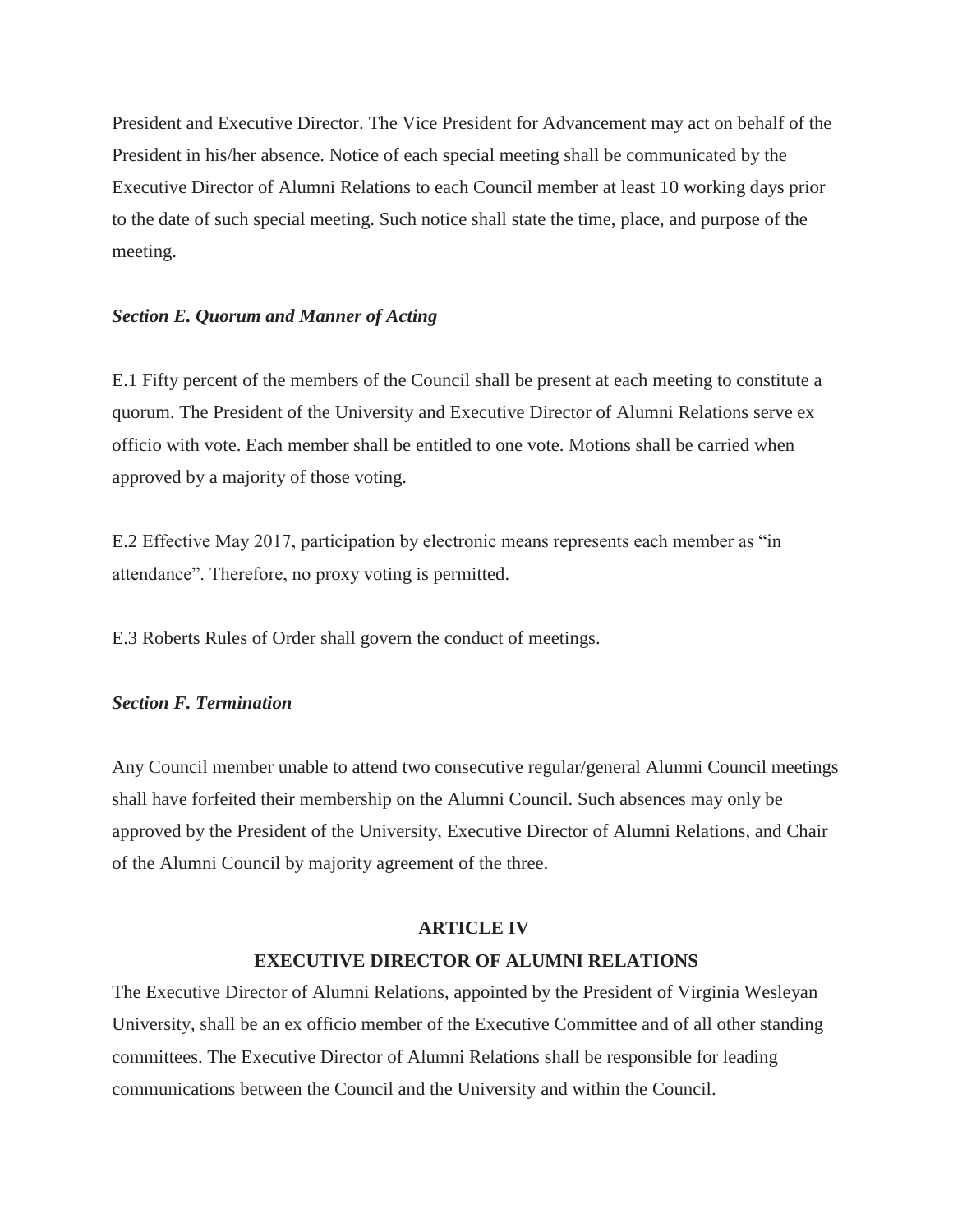# **ARTICLE V THE EXECUTIVE COMMITTEE**

#### *Section A. Number, Qualification and Designation*

The officers shall include a Chair, Vice Chair, Secretary, and Immediate Past Chair. Each officer shall, prior to election, have been a member of the Alumni Council for at least two years. The President of the University and the Executive Director of Alumni Relations serve ex officio.

#### *Section B. Election and Term of Office for Officers*

B.1 The Chair and Vice Chair shall be elected for two year terms, respectively. Nominations for these positions shall come from the Nominating and Awards Committee. It is the intent of this process to develop continuity among Council leadership. Although not guaranteed, preference should be given to succession.

B.2 The Secretary shall be nominated by the Nominating and Awards Committee and presented to Council for ratification. Except for vacancies due to attendance, inability to serve, or resignation, the Secretary shall be elected for a two year term, respectively.

B.3 After serving as Chair, Vice Chair, or Secretary, members may fulfill regular terms on the Alumni Council.

#### *Section C. Vacancies*

C.1 A vacancy in the office of Chair may cause an early succession of officers to the next highest office. A vacancy in Vice Chair, shall necessitate a new nomination and election by the Council.

C.2 A vacancy in the office of Immediate Past Chair shall not be filled until the next yearly succession of officers. Should the expiring Chair be unable to serve as Immediate Past Chair, the position shall be deemed vacant.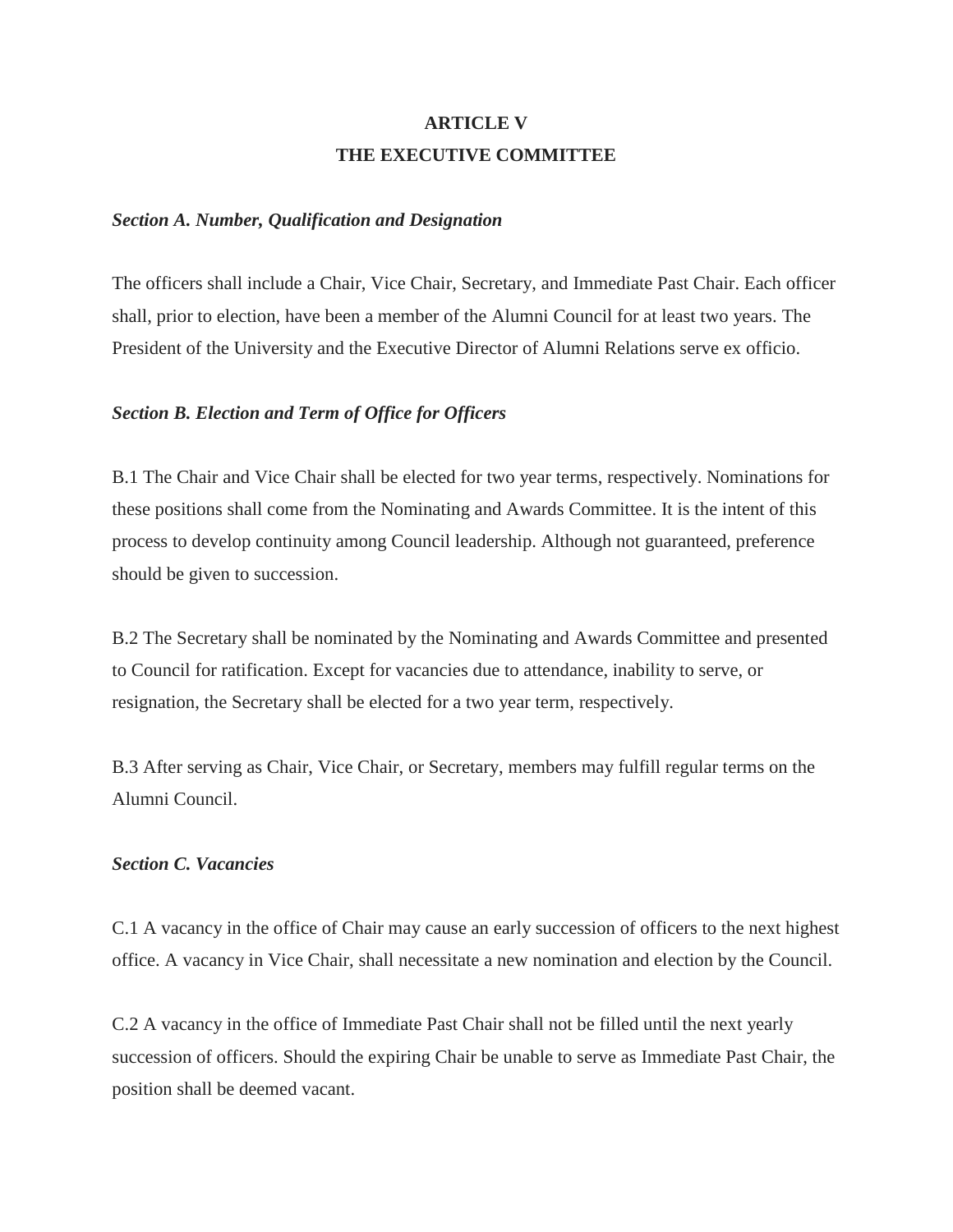### *Section D. General Responsibilities of the Officers*

D.1 Officers will serve as liaisons to committees, encouraging their work and communication.

D.2 The Chair shall preside at all meetings of the Alumni Council. With the Executive Director of Alumni Relations, the Chair shall facilitate the creation of the agenda for each meeting. The Chair represents the Alumni Council as ex officio (without vote) at meetings of the VWU Board of Trustees.

D.3 The Vice Chair shall perform the duties of the Chair in the Chair's absence. With the Executive Director of Alumni Relations, the Vice Chair assists with new member orientation, assesses new member acclimation into the Council, and oversees the Council's goal of 100% participation in the Annual Fund.

D.4 The Secretary shall perform all duties normally pertaining to the office of Secretary. The Secretary facilitates the work of the Chair, Vice Chair, and committees.

D. **5** The Executive Director of Alumni Relations is the Chief Alumni Officer of the University. Other than the President of the University, she/he shall be authorized to speak on behalf of the Alumni Council on all matters. The Executive Director of Alumni Relations supports the Council by serving as the official recorder of the minutes. The Executive Director of Alumni Relations shall be responsible for the timely distribution and safekeeping of the minutes of all meetings. The Executive Director of Alumni Relations shall ensure the timely collection of minutes from all committee meetings, general meetings and conference calls, including maintaining a record of member attendance. The Executive Director of Alumni Relations shall see that all appropriate notices are given and reports and records properly maintained.

D.6 The Immediate Past Chair is a member of the Executive Committee without vote and shall serve in an advisory capacity. The Immediate Past Chair will serve for a term of one (1) year.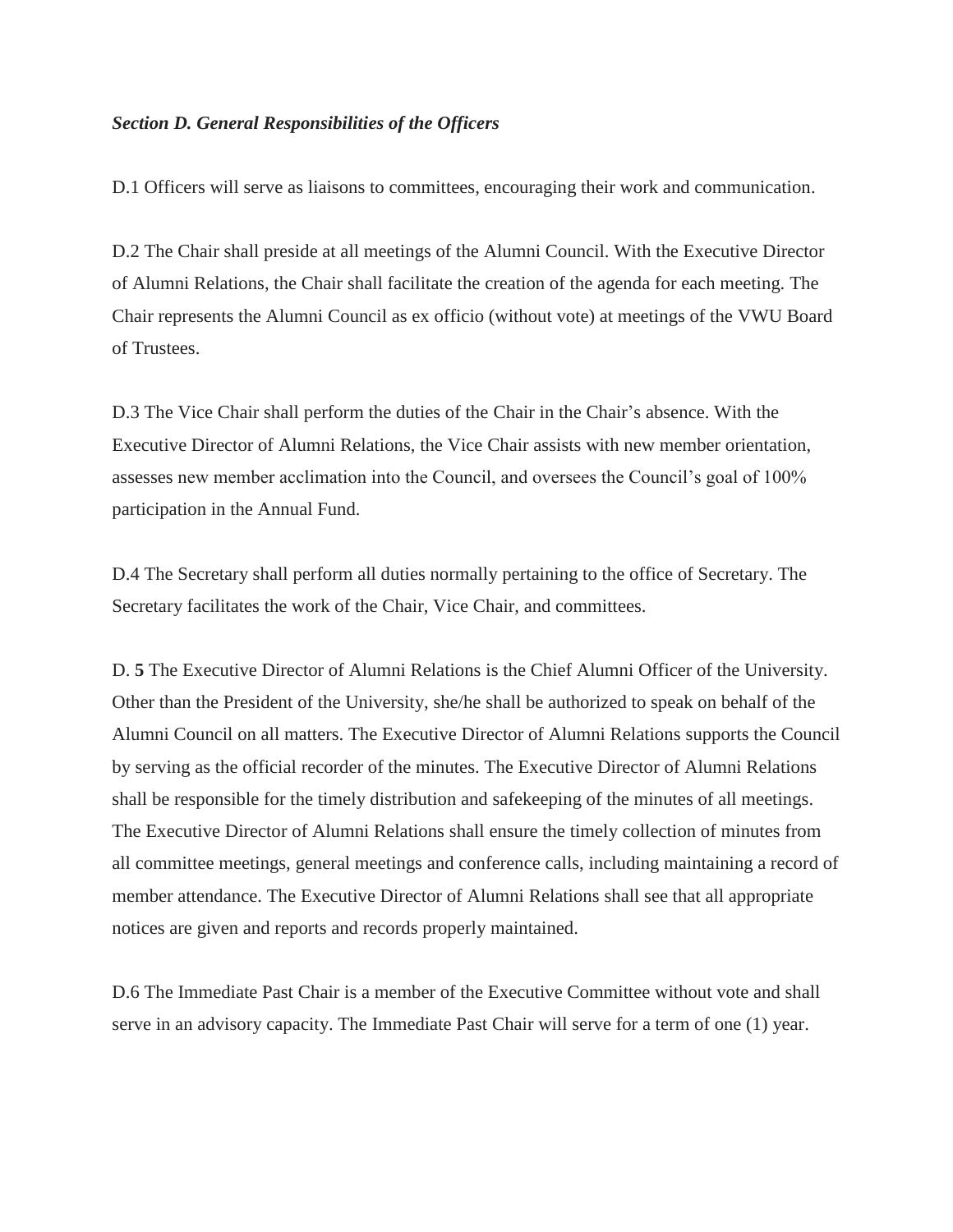# **ARTICLE VI COMMITTEES AND TASK FORCES**

Standing committees shall perform the work of the Council.

#### *Section A. Membership*

All Council members will serve on at least one committee.

### *Section B. Committee and Task Force Leadership*

B.1 Committee Chair(s) will be appointed by the Nomination and Awards Committee. Except for vacancies due to attendance, inability to serve, or resignation, the Committee Chair(s) shall be elected for a two year term, respectively.

### *Section C. Standing Committees*

C.1 The Executive Committee shall be empowered to act between meetings when necessary as defined by the President of the University, the Executive Director of Alumni Relations, and the Chair. The membership of the Executive Committee shall consist of the Chair, Vice Chair, Secretary, Immediate Past Chair, as defined above, the President of the University and the Executive Director of Alumni Relations. The Chair shall preside over the Executive Committee. When necessary, the Executive Committee may recommend committee assignments based on the subject matter and necessary expertise.

C.2 The Nominating and Awards Committee shall be comprised of the Alumni Council ex officio members and current Chair. They shall confer and consider all names which have been suggested and upon receiving the consent of the suggested persons chosen, shall nominate one (1) person for each vacancy.

### C.3 Alumni Engagement Committee

*Goal: To recruit fellow alumni in volunteering their time, talent and treasure*